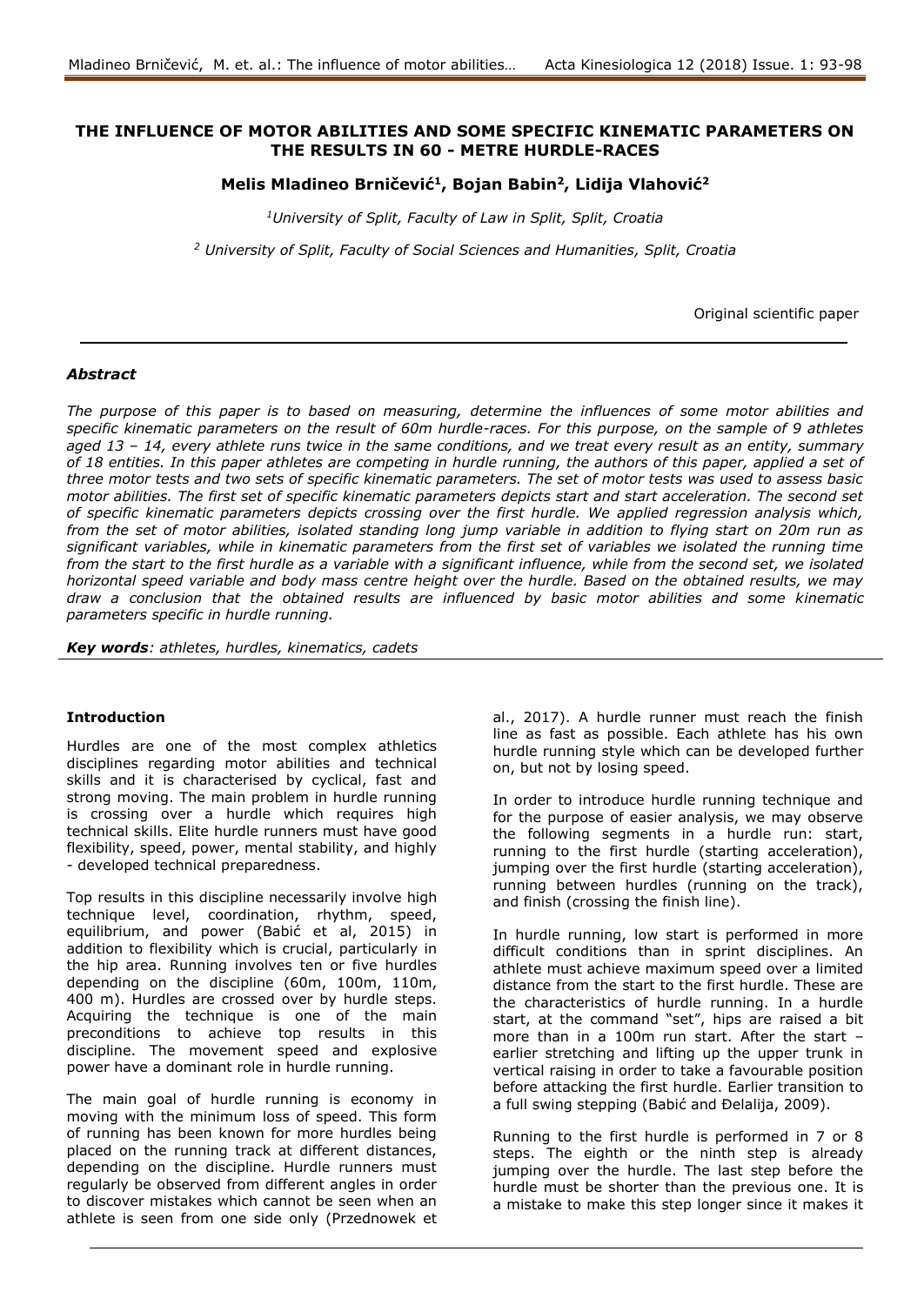more difficult to perform the take - off, attack and jumping over correctly.

Efficient running to the first hurdle involves optimum rhythm, body opening as soon as possible, the last step being shorter than the previous one, efficient hurdle start progression, setting the take off leg on the optimum spot before attacking the hurdle (Krzeszowski et al., 2014).

After the take - off and hurdle attack, an athlete reaches the flying stage - moving over the hurdle. At this stage, the swinging leg is completely straight in the knee and directed forward, and it's straightening starts at the moment when the knee reaches the height of the hurdle bar. At the same time, the body is even more lifted. The flected feet of the swinging leg towards the lower leg, straightened knee, and the most favourable body lifting enable to jump over the hurdle with minimum body OCT and good conditions to quickly lower the swinging leg on the track. When the take - off is done, the take - off leg lags far behind the swinging leg, however, when the straightening of the swinging leg is done, the take - off leg begins to accelerate at high speed.

The crossover of the take - off leg over the hurdles is the most difficult part of the hurdles running techniques due to its unnatural moving. The leg crosses over the hurdle aside, bent in the knee, and the foot, the knee and the upper leg are on the same height, almost parallel to the ground. This position is called hurdling sit, and demands extraordinary flexibility of the pelvis belt. At this stage, the angle between the upper leg and the take - off lower leg is small in order to the take - off leg could be transmitted faster over the hurdle and further on in front of the body. The foot is flexed towards the lower leg.

Most of the previous researches have dealt with kinematics in senior population and a small number of researches in hurdle running was conducted among young athletes population. Many studies focused on the problem of influence of various factors on the hurdle run result (Pietrzak and Iskra, 2016; Krzeszowski et al., 2016; Gudelj et al., 2013; Hamlin et al., 2015)

These and other significant studies have shown that success in hurdle running asks for a number of different anthropological characteristics and technical skills. Thus Gonzales, Mallo, Veiga and Navarro (2008) tried to determine the significance of the step length in 60m run over hurdles on different competition levels. All the races at the 44<sup>th</sup> Spanish Indoor championship have been analysed as well as those at the 12<sup>th</sup> IAAF World Indoor championship in Valencia in 2008.

All the races have been analysed by using 2-D video system. The results of this research have shown that the best male group used a shorter distance in the first 8 steps, the distance between the take - off and the hurdle was longer (0.11 m), the distance

from the hurdle to the descending point was shorter (0.17 m) and the step length between the hurdles was longer. The best female group used a longer step between the hurdles. While in male groups, statistically significant differences were presented.

Iskra and Čoh (2006) conducted a biomechanical study of the quality of crossing - over a hurdle technique in an 110 m run with hurdles to determine and analyse kinematic and dynamic parameters which to the greatest extent generate efficient running over hurdles techniques. The research was done by observing performance from a starting block with following 5 hurdles set according to the competition rules on the sample of 4 athletes. Kinematic analysis was conducted by using Apas video system. The research led to a conclusion that efficient crossing - over hurdles technique depends on the following factors: the contact time of take - off leg, optimum relation of the skidding phase towards the propulsion of take off time, the relation of the take - off point towards the landing point relatively in relation to the hurdle, the time of flying, short skidding at landing, high position of the mass centre (CG) at landing, and minimum reduction of the horizontal force in landing (CG).

The hurdle discipline is complex and difficult to be studied due to its structure and specificity. Previously published data of biomechanical analysis of certain athletic disciplines published in scientific research projects by IAAF (1988, 1997, 2009 and 2011) focused on the importance of a stable model of competition activity, particularly in achieving the greatest results. The purpose of this study was to establish influences of some motor abilities and kinematic parameters (start and crossing - over the first hurdle) on the result efficiency in 60m run over hurdles in young athletes population. To obtain as relevant results as possible, the study was conducted in older athlete (named cadet) competitive population of hurdle runners.

# **Methods**

## **The sample of subjects**

The sample of subjects in this study included the population of 9 athletes, competitors from the older (cadet) category (aged 13-14) who run twice in the same conditions. Every result threats as an entity, summary of 18 entities. All cadets participate in hurdle running competitions. The sample in this research is a representative one.

## **The sample of variables**

The sample of variables is presented by motor abilities and some specific kinematic parameters of hurdle running which present start and starting acceleration to the first hurdle, crossing over the first hurdle, while the 60m hurdle run result was taken as a criterion variable.

Variables to assess specific motor abilities are standing long jump (RSL), 20m run with a flying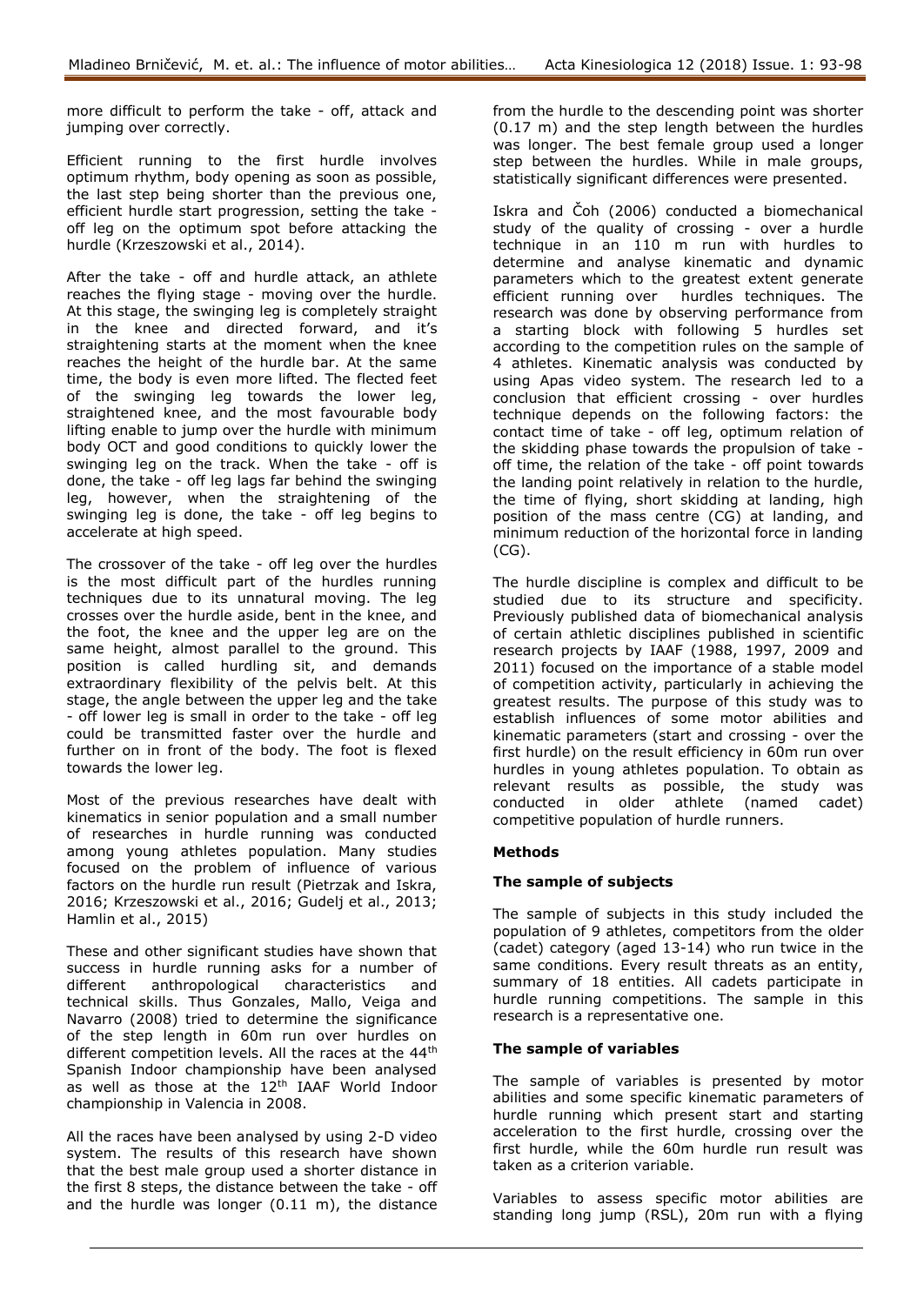start (R20MFS), and 20m run from a low start (R20MLS). The result for standing long jump (RSL) represents distance from the subject's top of the toes to the distance set by the back part of the foot. The jump is performed from the surface slightly tilted and the respondent one lands with both feet (RSL). The result for 20m run from a flying start (R20MFS) represents the time of subject by crossing 20 metres in the shortest time period as possible. The respondent crosses a 20 - metre distance in full sprint before the starting line, and time is measured by two sets of photo cells positioned at the starting and the finishing line too. The result for 20m run from a starting block (R20MLS) represents the time that the subject achieved after leaving the electronic starting block, and crossing the finish line. The result is measured so that the athlete crosses the distance from the electronic starting block after the audio signal to the finishing line in the shortest time period as possible. Two sets of time measuring photocells are positioned at the starting and the finishing line.

Start and starting acceleration variables are running time from the start to the first hurdle (R601H), reaction time (R60T), the number of steps to the first hurdle (NS1H), the length (LLS1H), and the speed (SLS1H) of the last step before crossing over the first hurdle. Time lapse at the first hurdle is the time that the subject crosses from the starting sign to the first hurdle (R601H). The reaction time is the time between the starting sign and the subject's pressure reaction on the starting block (R60T). The number of steps to the first hurdle is the number of steps that the subject makes to the first hurdle (NS1H). The length of the last step before a hurdle is the length of the last step before a take - off and an attack on the hurdle (LLS1H). The speed of the last step before the take - off is the speed of the last step before the take - off and the attack on the hurdle (SLS1H).

Kinematic variables that are observed on the first hurdle are the mass centre height at the moment of take-off from the ground, in front of the hurdle (CM1), and the mass centre height on the hurdle (CMH1). The next variable observed is the body tilting on the hurdle (BTH1), flying speed horizontal component at the moment of jumping over the hurdle (HS1), and total flying distance from take off before the hurdle toward the contact to ground with the swinging leg after descending behind the hurdle (TFD1). The body mass centre height before the first hurdle is a vertical distance from the horizontal surface to the top of iliac crest at the moment of take - off from the ground before jumping over the first hurdle (CM1). Body mass centre height on the first hurdle is vertical distance from the horizontal surface to the top of iliac crest

at the moment of crossing over the first hurdle when the body reaches maximum vertical height (CMH1). The body tilting on the first hurdle represents minimum body tilting while jumping over the first hurdle is the angle forming the direction set by two points (the mass centre and the clavicula), and the horizontal direction parallel to the running surface (BTH1). The horizontal speed on the first hurdle is the speed of jumping over the first hurdle, measured at the moment of reaching the highest point at the subject's moving course towards a certain flying trajectory in the position when the body reaches the maximum vertical body mass centre height on the first hurdle (HS1). The total distance of jumping over the first hurdle is the distance crossed from the moment of separating the take - off leg from the horizontal surface while attacking the hurdle before the first one up to the moment of the contact of the swinging leg and horizontal surface while descending behind the first hurdle (TFD1).

In order to assess specific motor abilities, we have used the following equipment: the surface with marked lines for every 10 centimetres to determine the subject's standing long jump length, two sets of photocells at the starting and the finishing line for measuring the subjects' results in 20m run tests and the electronic starting block.

To assess kinematic parameters, we have used the following equipment: six sets of photocells for measuring movement dynamics on the competition track, Opto jump is an optical measurement system for determining kinematic parameters in running, the electronic starting block measures the start reaction time and the lowest quality of SVHS 100HZ camcorders. We conducted at least 2D analysis by Kinovea movement structure analysis software. The camcorder was positioned vertically onto the first hurdle from a 5 metre distance on a tripod 1.20m tall. The analysed space was calibrated by a referent framework (180x180x180 cm).

# **DATA PROCESSING METHODS**

To process the obtained data, we used Statistica ver. 12 programme package (Stat Soft, Inc. TULSA, USA). According to the objectives of this research, we have been using the following methods: the calculation of basic descriptive parameters for all the variables, normality distribution variables have been tested by Kolmogorov-Smirnov test. To determine the influence between motor abilities and kinematic parameters in 60m run with hurdles, we have used multiple regression.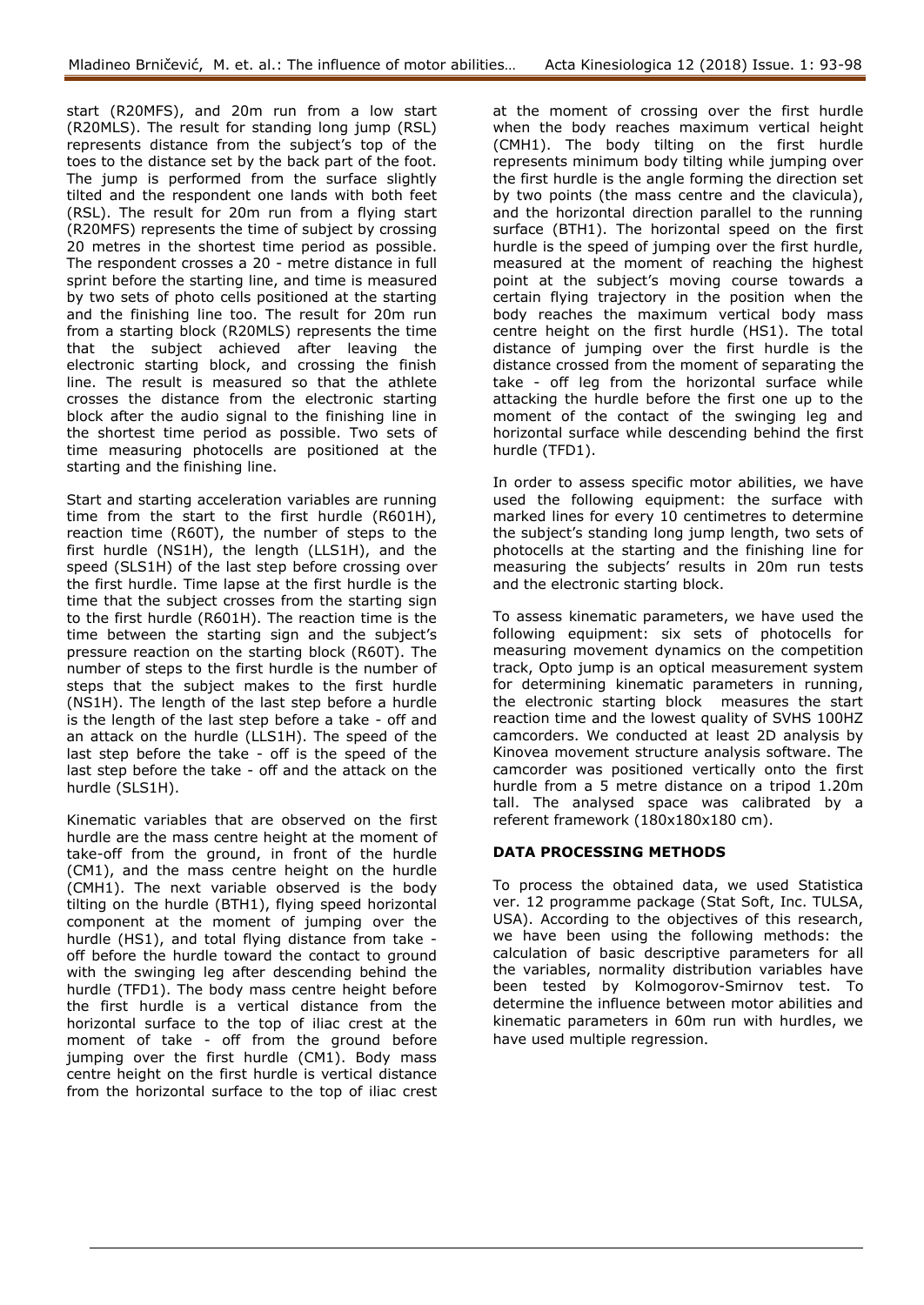## **Results and discussion**

Table 1. presents basic descriptive parameters for all the studied variables, arithmetic means (AM), the lowest (MIN) and the best (MAX) result, standard deviation (SD). Kolmogorov-Smirnov test has shown normal distribution in all the variables.

|                       | Table 1. Results of basic descriptive parameters for |
|-----------------------|------------------------------------------------------|
| all studied variables |                                                      |

|                     | AM     | MIN    | MAX    | SD    |
|---------------------|--------|--------|--------|-------|
| R601H               | 2.63   | 2.46   | 2.99   | 0.15  |
| <b>R60T</b>         | 0.18   | 0.13   | 0.33   | 0.06  |
| NS1H                | 8.00   | 7.00   | 9.00   | 0.69  |
| LLS1H               | 162.89 | 124.00 | 193.00 | 21.21 |
| SLS1H               | 7.52   | 6.71   | 8.05   | 0.52  |
| CM <sub>1</sub>     | 104.75 | 97.43  | 112.64 | 5.42  |
| CMH <sub>1</sub>    | 125.12 | 118.78 | 131.91 | 5.03  |
| BTH1                | 43.89  | 26.00  | 64.00  | 9.91  |
| HS1                 | 5.47   | 4.64   | 6.85   | 0.73  |
| TFD1                | 328.33 | 292.00 | 362.00 | 25.32 |
| RSL                 | 258.22 | 236.00 | 292.00 | 16.41 |
| R <sub>20</sub> MFS | 2.48   | 2.27   | 2.74   | 0.15  |
| R <sub>20</sub> MLS | 3.61   | 3.34   | 4.05   | 0.20  |

AM (arithmetic mean), MIN (lowest result), MAX (best result), SD (standard deviation)

The table 1. evidently shows the best and the worst results in addition to the medium values as well, however due to the lack of previous researches focusing on this issue, the values cannot be compared.

The influence of kinematic parameters on result in 60 meters hurdles race between the start and the first hurdle were observed in this research. The results of regression analysis are shown in table 2.

Table 2. Results of regression analysis between the start and the first hurdle on the criterion variable 60 meter hurdle race

|       | h*      |         | p-value |
|-------|---------|---------|---------|
| R601H | 0.98    | 2.66    | 0.021   |
| R60T  | $-0.26$ | $-1.04$ | 0.321   |
| NS1H  | $-0.30$ | $-1.09$ | 0.298   |
| LLS1H | $-0.68$ | $-2.05$ | 0.063   |
| SLS1H | 0.17    | 0.57    | 0.579   |

 $R = 0.91$ ;  $R^2 = 0.83$ ; Adjusted R2= 0.76; F(5,12) = 12.13; p < 0.00024

Std.Error of estimate: 0.40; b\*-un standardised regression coefficient

t – value of testing the significance of regression coefficients, p – significance level

The results obtained by regression analysis reveal a considerable quantity of joint set information including 5 predictor variables and 60m run over hurdles results. We isolated 76% of the explained variance with multiple correlation coefficient R=0.83 (table 2).

In the predictor set of variables, the variable with the greatest influence on the criterion variable is the running time to the first hurdle (R601H) with coefficient b=0.98. The obtained results are similar to the results from previous researches conducted on senior subjects. This seems logical since the time of reaching the first hurdle also determines the dynamics of the run, i.e. the jumping over the other hurdles. The research conducted on female Olympic medal winners have revealed that the result efficiency in hurdle running asks for the most balanced rhythm possible, with the smallest possible loss of speed. Since the sample of subjects in this study involved cadets not included in many other researches, comparing them to the one on the seniors, we obtained the running time to the first hurdle as a variable with a significant influence, while we obtained no other important parameters such as speed or the length of the last step or the actual number of steps to the first hurdle, which was revealed as the significant one in senior subjects (Krzeszowsk et al. 2016; Babić et al. 2015; Smajlović and Likić 2011).These results can be explained by the subjects' age and the fact that they have not still fully acquired the hurdle running technique in the best way and have not reached their maximum development neither in morphological characteristics, nor in motor abilities.

Also, the set of five kinematic variables observed on the first hurdle show influence in table 3. on the result in 60 metre hurdles running.

Table 3. Results of regression analysis on the first hurdle on criterion variable 60 metre hurdle race

|                  | h*      |         | p-value |
|------------------|---------|---------|---------|
| CM1              | $-0.08$ | $-0.43$ | 0.678   |
| CMH <sub>1</sub> | 0.41    | 2.48    | 0.029   |
| BTH <sub>1</sub> | $-0.12$ | $-0.66$ | 0.524   |
| HS1              | $-0.77$ | $-4.42$ | 0.001   |
| TFD1             | $-0.08$ | $-0.55$ | 0.592   |

 $R = 0.96$ ;  $R^2 = 0.92$ ; Adjusted R2= 0.89; F(5,12) = 28.78; p < 0.000

Std.Error of estimate: 0.27; b\*-un standardised regression coefficient

t – value of testing the significance of regression coefficients,p – significance level

Further result analysis reveals there is a significant influence by the set of 5 predictor variables and results on 60m run over hurdles. We isolated 89% of the explained variance with the multiple correlation coefficient R=0.92 (table 3).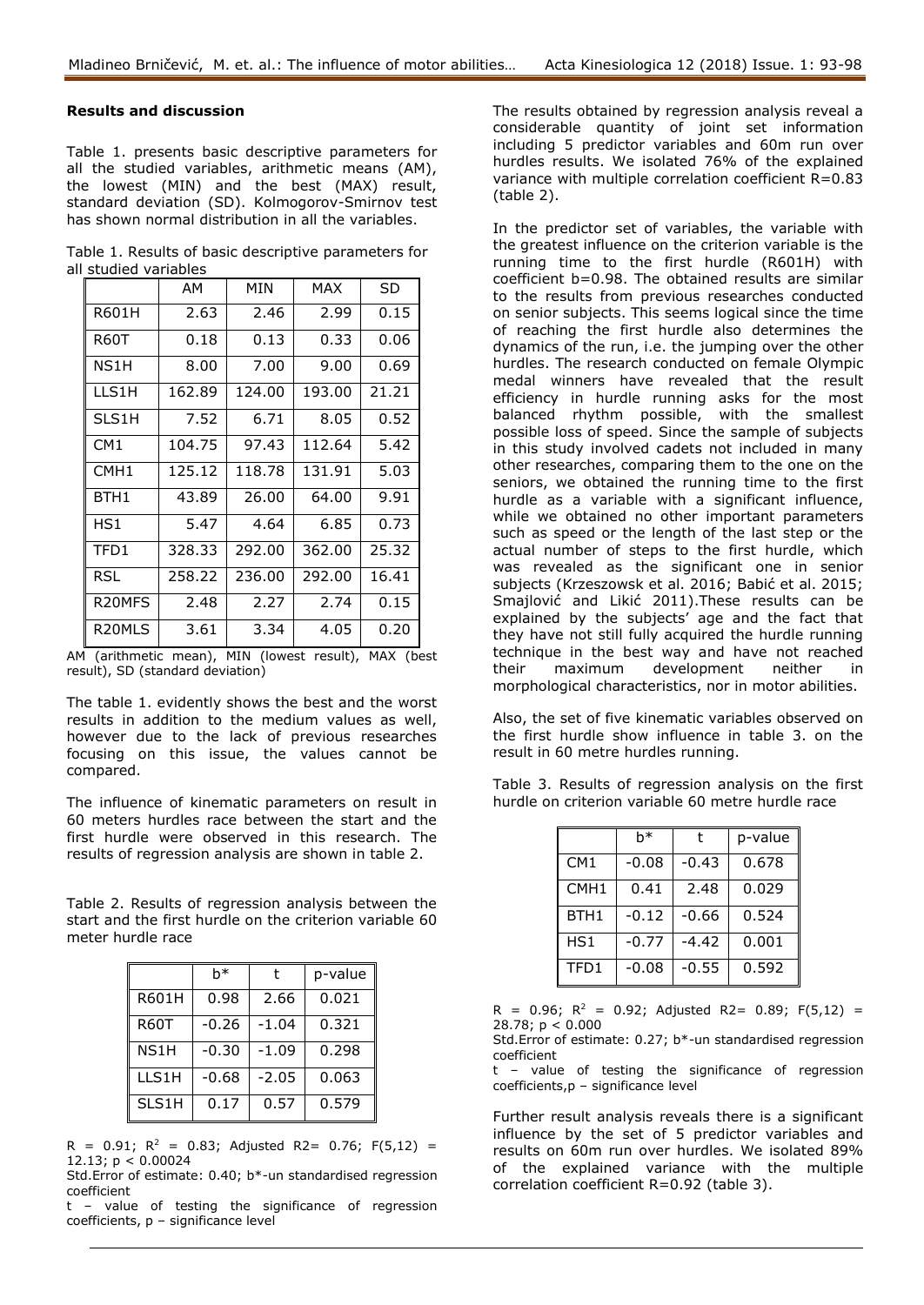In the predictor variables set, the greatest influence on the criterion variable is horizontal speed variable (HS1) at the moment of crossing over the first hurdle with b=0.77, followed by body mass centre variable (CMH1) on the hurdle with b=0.41. While crossing over a hurdle, the crucial parameters are horizontal speed and body mass centre height on the first hurdle, both in accordance to the previous researches on older subjects, which were revealed by this analysis as well. The obtained results of the regression analysis reveal that during this phase, the subjects should work on their technique to achieve better results, while in seniors the significance of these variables may be explained by the best performance they can achieve and by reaching a constant, i.e. by losing as little time as possible while jumping over the hurdle and making flying optimum regarding the take-off distance before the hurdle and the distance between the leg and the crossed-over hurdle. This variable reveals that cadets with a higher horizontal speed and lower body mass centre achieve better results when crossing over the hurdles, i.e. they do not lose a lot of speed while jumping over the hurdles.

The motor tests which have the biggest influence are indicated by motor abilities test on result in 60 meters hurdles race are shown in table 4.

Table 4. Results of regression analysis on of motor tests on criterion variable 60 meter hurdle race

|                     | h*   |      | p-value |
|---------------------|------|------|---------|
| RSL                 | 0.31 | 2.61 | 0.021   |
| R <sub>20</sub> MFS | 0.80 | 4.39 | 0.001   |
| R <sub>20</sub> MLS | 0.35 | 2.03 | 0.062   |

 $R = 0.95$ ;  $R^2 = 0.89$ ; Adjusted R2= 0.87; F(3,14) = 39.98; p < 0.000

Std.Error of estimate: 0.30; b\*-un standardised regression coefficient

t – value of testing the significance of regression coefficients, p – significance level

The set of motor variables reveals there is a significant influence of the predictor set of variables on the results of 60m run over hurdles. We have isolated 87% of the explained variance with multiple correlation coefficient R=0.89 (table 4).

In the set of predictor variables, 20m run with flying start (R20MFS) has the greatest influence on the criterion variable with b=0.80 in addition to standing long jump (RSL) with b=0.31. These results are expected and logical so 20m run test with flying start is a motor test for assessing maximum running speed and the basis for its realization is the mechanism responsible for maximum fast involvement of agonists, antagonists

and synergists which is essential for the one. The same mechanisms and musculature are responsible for efficiency in hurdle running. Standing long jump motor test measures explosive power, i.e. additionally measures maximum fast generating of extension muscle force in the ankles, as well as in the knees and the hips. At the moment of take-off and hurdle attack, the same musculature is engaged as in the previous test. The stated motor abilities are extremely important for the running part between the start and the first hurdle and for running between hurdles. Similar information was<br>obtained in running and jumping in running and jumping researches(Pavlović at al.2016; Radulović et al. 2016; Blažević et al).

## **CONCLUSION**

The aim of this research was to establish the influence of specific kinematic parameters on the result in 60m run over hurdles in athletes age 13-14 cadets category. The researchers applied a set of three motor tests and 10 kinematic parameters grouped into the groups of a set of parameters depicting the start and the starting acceleration and the set of parameters depicting the crossing over the first hurdle. For the criterion variable, the parameter was the 60m run over hurdles result. We measured results in 9 best cadets in the Republic of Croatia. The results were processed by regression analysis which revealed that there is a connection between the predictor set of variables and the criterion. Regression analysis of the first set of kinematic variables (running time to the first hurdle, reaction time, the number of steps to the first hurdle, the length of the last step, and the speed of the last step) showed that the greatest influence has the variable of running time from the very start to the first hurdle. Regression analysis of the second set of kinematic parameters (mass centre height at the moment of take-off from the ground, mass centre height on the first hurdle, horizontal speed at the moment body reaches maximum height, body tilting on the hurdle, and total flying distance over the first hurdle from the moment of take-off to the moment of descending over the hurdle).The results revealed two parameters essential for efficiency in 60m run over hurdles are horizontal speed variable and body mass centre height variable while crossing over the first hurdle. In the set of motor variables, the significant variables were standing long jump and 20m flying start.

The results are in accordance to the results obtained in older subjects athletes research. The results will enable to get the insight into the movement structure of older cadet athletes. These results can serve as guidelines for planning and programming training and for a better selection of younger athletes.